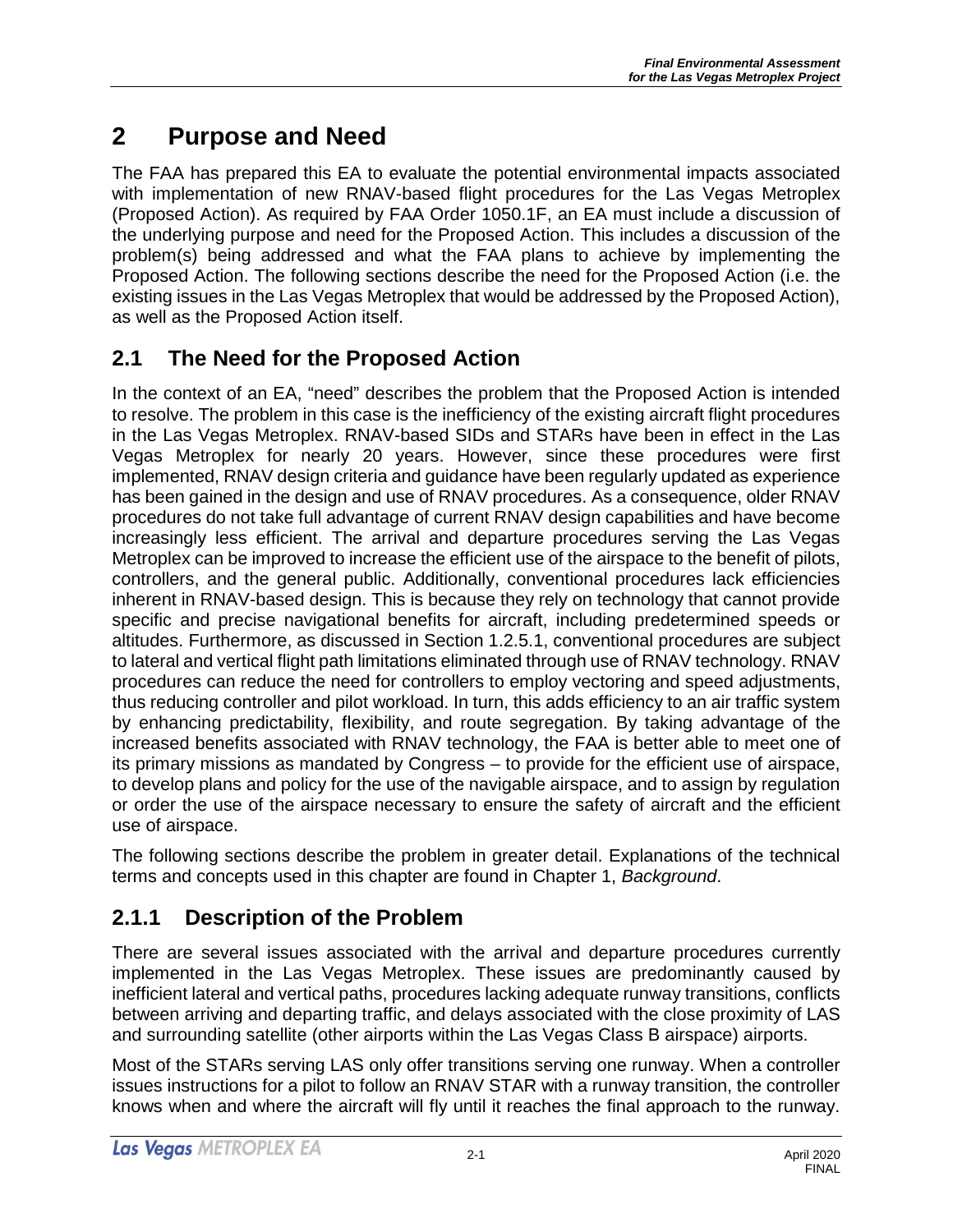Without a runway transition, the controller must issue vectors and speed adjustments to direct the aircraft to the final approach to the runway. This requires increased communication between controller and pilot. Consequently, less-precise flight paths may result due to the time it takes the controller to issue an instruction to the pilot and for the pilot to read the instruction back to the controller for confirmation before the instruction can be executed. As a result, flight route predictability is reduced, as is efficient use of the airspace.

Current departure traffic flows merge close to the airport increasing task complexity and have inefficient routes and altitudes. Merging flows requires sequencing and separation through the vectoring of aircraft reducing the predictability and repeatability of the procedures while increasing the complexity of the task.

Predictability is also reduced due to a lack of RNAV procedures serving satellite airports. VGT is only served by conventional procedures. RNAV routes allow controllers to know the expected location of aircraft, their altitudes (i.e., where and how high), and speeds (i.e., how fast and when) at key points along a flight path. Procedures that provide these elements result in more predictable routes for both controllers and pilots.

In addition, some arrival and departure flight paths intersect, requiring controllers to direct pilots to level off to maintain adequate vertical and lateral separation between aircraft. Aircraft arriving to LAS on all RNAV STARs and departing on some RNAV SIDs experience more than one segment of level-off during flight. Departures from HND and VGT experience delays due to conflicts with arrivals into LAS. These complex, converging interactions require more frequent controller-to-pilot and controller-to-controller communication and reduce the efficient use of the airspace.

Similarly, underutilized en route transitions limit the number of entry and exit points into L30 airspace. As a result, multiple arriving and departing traffic flows must be sequenced over the same points, increasing both controller and pilot workload and complexity. The entry point for southeast and southwest arrivals and the current northeast STAR serving HND require coordination between ZLA controllers managing neighboring airspace sectors. Furthermore, some departure procedures are inefficient due to design constraints, and there are an insufficient number of departure procedures serving the airport during all operating configurations. Again, these issues lead to an increase in controller-to-pilot and controller-tocontroller communication and reduce flexibility in the management of the airspace.

The FAA's ability to meet one of its primary missions as mandated by Congress – to provide for the efficient use of airspace – is impeded as a result of these types of inefficiencies. Therefore, the problem is the inability to fully employ the additional efficiency provided by current RNAV design criteria and guidance. By developing RNAV procedures that take full advantage of current design criteria and guidance, the air traffic system would experience increased efficiency demonstrated by enhanced predictability, route segregation, and flexibility.

It is important to note that a key design constraint is safety. Any proposed change to a procedure to resolve a problem must not compromise safety, and if possible must enhance safety. Although the current procedures are less efficient, they meet current FAA safety criteria.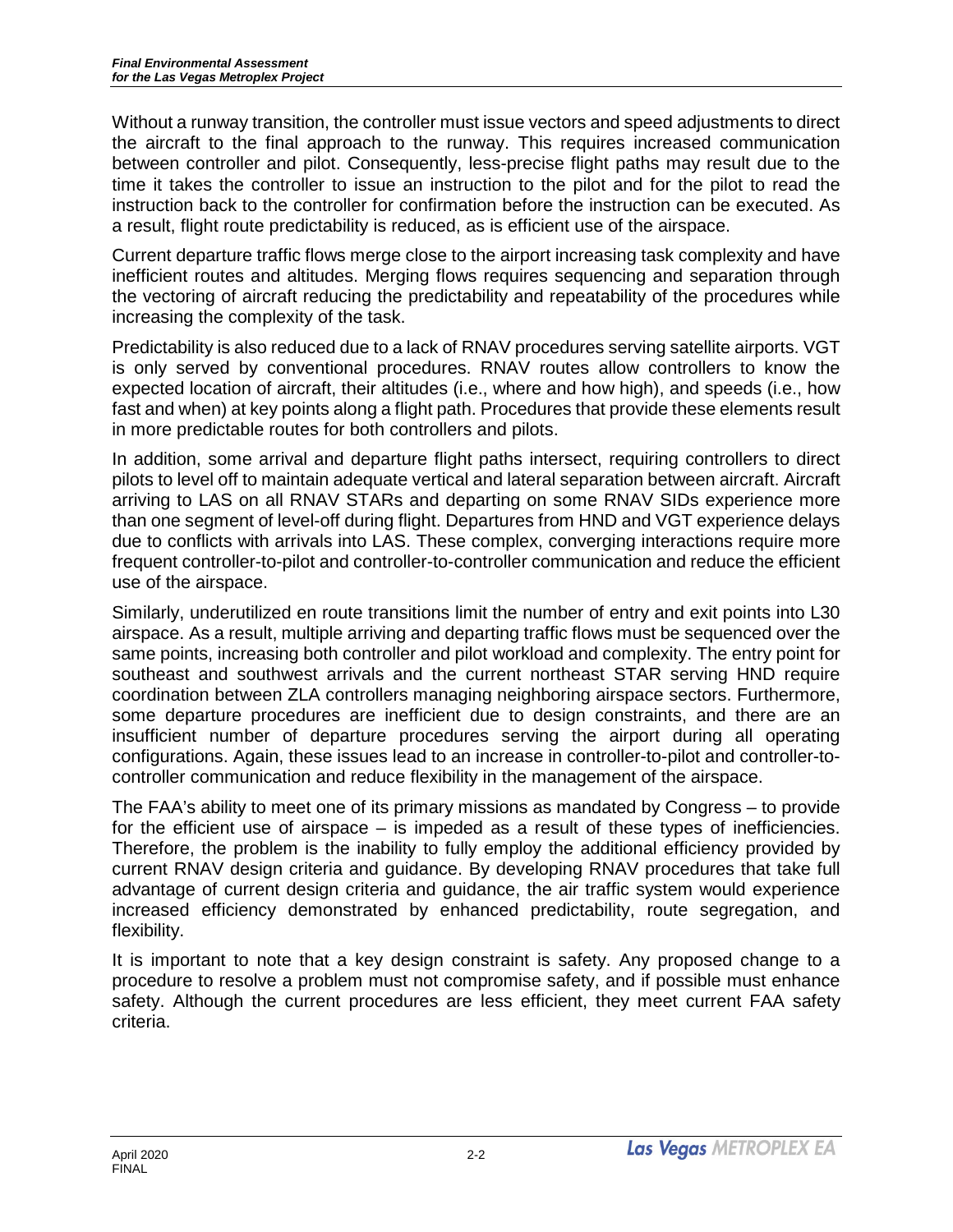### **2.1.2 Causal Factors**

The inefficiencies and resulting complexities associated with existing procedures are the primary foundation for the problem in the Las Vegas Metroplex. A problem (or need) is best addressed by examining the circumstances or factors that cause it. Addressing the causal factors behind the problem will help develop a reasonable alternative designed to resolve the problem (i.e., meet the "purpose").

As summarized above, several issues have been identified as causes for the inefficiencies in the Metroplex. For purposes of this EA, these issues were grouped into three key causal factors:

- Lack of predictable standard routes defined by procedures to/from airport runways to/from en route airspace
- Complex converging and dependent route procedure interactions
- Lack of flexibility in the efficient transfer of traffic between the en route and terminal area airspace

These three causal factors are discussed in the following sections.

#### **2.1.2.1 Lack of Predictable Standard Routes Defined by an Insufficient Number of RNAV Procedures and Insufficient Airport Runway Transitions**

Predictable standard routes allow both pilots and controllers to know ahead of time how, where, and when an aircraft should be operated along a defined route. This also allows controllers and pilots to better plan airspace use and the control of aircraft in the given volume of airspace. A predictable route may include expected locations (where), altitudes (where and how high), and speeds (how fast and when) at key points. A procedure that provides these elements results in a more predictable route for the pilot and controller.

Aircraft performance and/or piloting technique can vary, and as a result, may also play a factor in reducing predictability. Because conventional procedures are less precise and predictable than RNAV procedures, controllers will use vectoring, as well as instructions governing speed and altitude level-offs, to ensure safe vertical and lateral separation between aircraft. As discussed in Section 1.2.6.1, RNAV procedures enable aircraft to follow more accurate and better-defined, direct flight routes in areas covered by GPS-based navigational aids. This allows for predictable routes with fixed locations and altitudes that can be planned ahead of time by the pilot and air traffic control.

The following sections describe some of the issues with predictability in the Las Vegas Metroplex airspace.

### *Current Procedures Do Not Take Full Advantage of RNAV Capabilities*

As shown in **Table 2-1**, the Study Airports are currently served by 18 RNAV procedures and 11 conventional procedures. Most of the current procedures serving LAS, HND, and VGT were first developed as part of the LAS Four Corner-Post Plan airspace redesign project in 2000. The airspace redesign first required development of conventional procedures and then development of RNAV procedures that mirrored the conventional procedures so all aircraft could follow the same route. Because conventional procedures are dependent on the location of ground-based navigational aids, the locations where procedures can be established are limited due to factors such as terrain. Accordingly, the RNAV procedures developed to mirror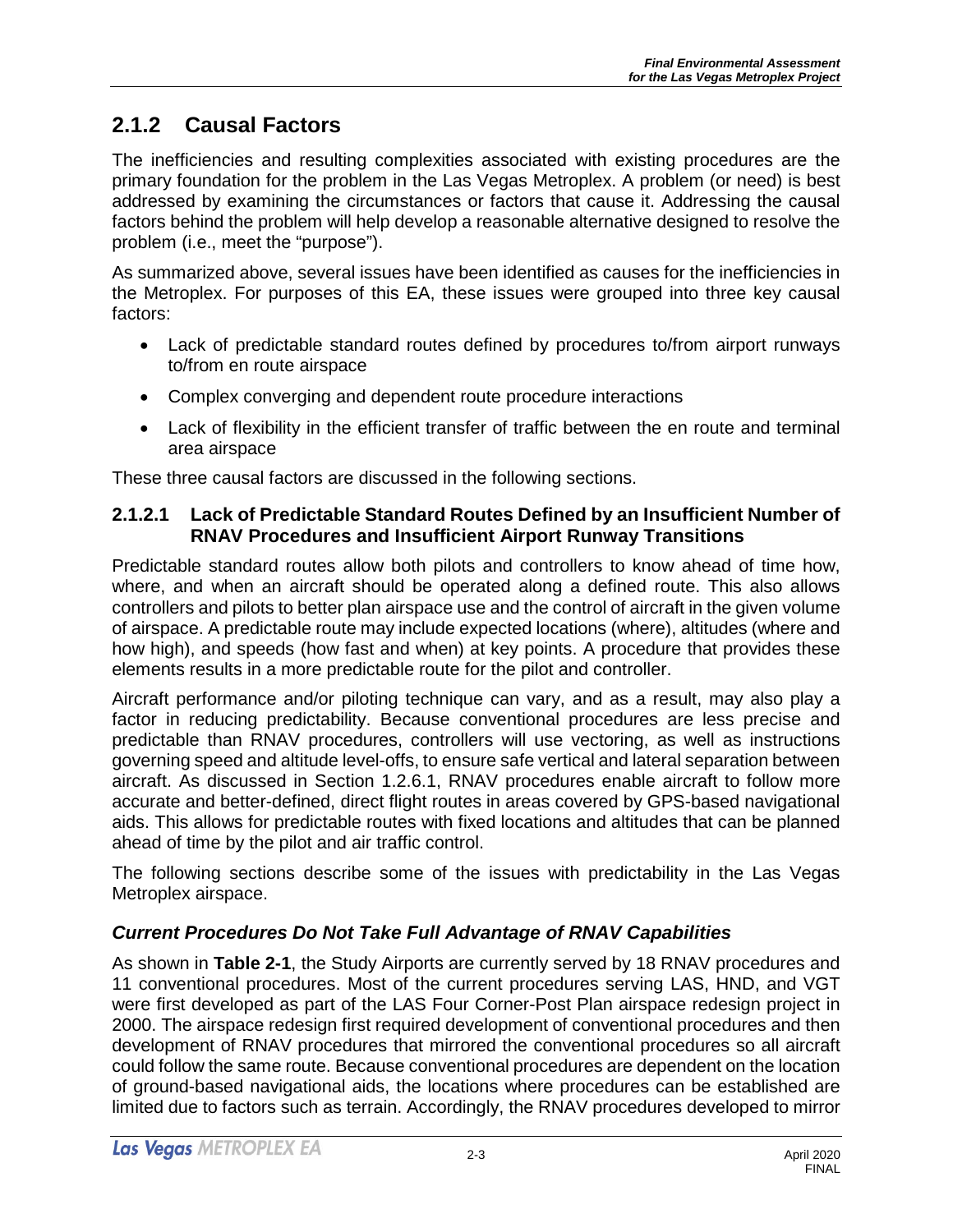the conventional procedures do not take full advantage of RNAV design capabilities. As a result, the overall benefit that could have been gained for RNAV-equipped aircraft has not been fully realized.

| <b>Airport</b><br><b>Served</b> | <b>Gate Served</b>      | <b>Procedure</b><br><b>Name</b> | <b>Procedure</b><br><b>Type</b> | <b>Runway Transitions</b>             |
|---------------------------------|-------------------------|---------------------------------|---------------------------------|---------------------------------------|
| <b>ARRIVALS</b>                 |                         |                                 |                                 |                                       |
| LAS, HND, VGT                   | Northeast<br>(Arrivals) | LUXOR TWO                       | Conventional                    | None                                  |
| LAS                             |                         | <b>GRNPA TWO</b>                | <b>RNAV</b>                     | None                                  |
| <b>LAS</b>                      |                         | SITEE TWO                       | <b>RNAV</b>                     | 1L, 1R, 8L, 8R, 19L, 19R, 26L,<br>26R |
| <b>HND</b>                      |                         | NOOTN TWO                       | <b>RNAV</b>                     | None                                  |
| LAS, HND, VGT                   | Southeast<br>(Arrivals) | KADDY TWO                       | Conventional                    | None                                  |
| LAS                             |                         | <b>TYSSN FIVE</b>               | <b>RNAV</b>                     | 26L                                   |
| <b>HND</b>                      |                         | <b>KNGMN TWO</b>                | <b>RNAV</b>                     | None                                  |
| LAS, HND, VGT                   | Southwest<br>(Arrivals) | <b>CLARR THREE</b>              | Conventional                    | 26L/R (LAS)                           |
| <b>LAS</b>                      |                         | <b>KEPEC SIX</b>                | <b>RNAV</b>                     | 26L                                   |
| LAS                             |                         | <b>CRESO FOUR</b>               | Conventional                    | 26L/R                                 |
| <b>HND</b>                      |                         | <b>JOMIX ONE</b>                | <b>RNAV</b>                     | 35L/R                                 |
| LAS, HND, VGT                   | Northwest<br>(Arrivals) | <b>FUZZY EIGHT</b>              | Conventional                    | 26L/R (LAS)                           |
| LAS                             |                         | <b>SUNST FOUR</b>               | <b>RNAV</b>                     | 26L                                   |
| <b>HND</b>                      |                         | <b>ADDEL ONE</b>                | <b>RNAV</b>                     | None                                  |

| Table 2-1 | Las Vegas Metroplex - Existing STAR and SID Procedures (1 of 2) |
|-----------|-----------------------------------------------------------------|
|           |                                                                 |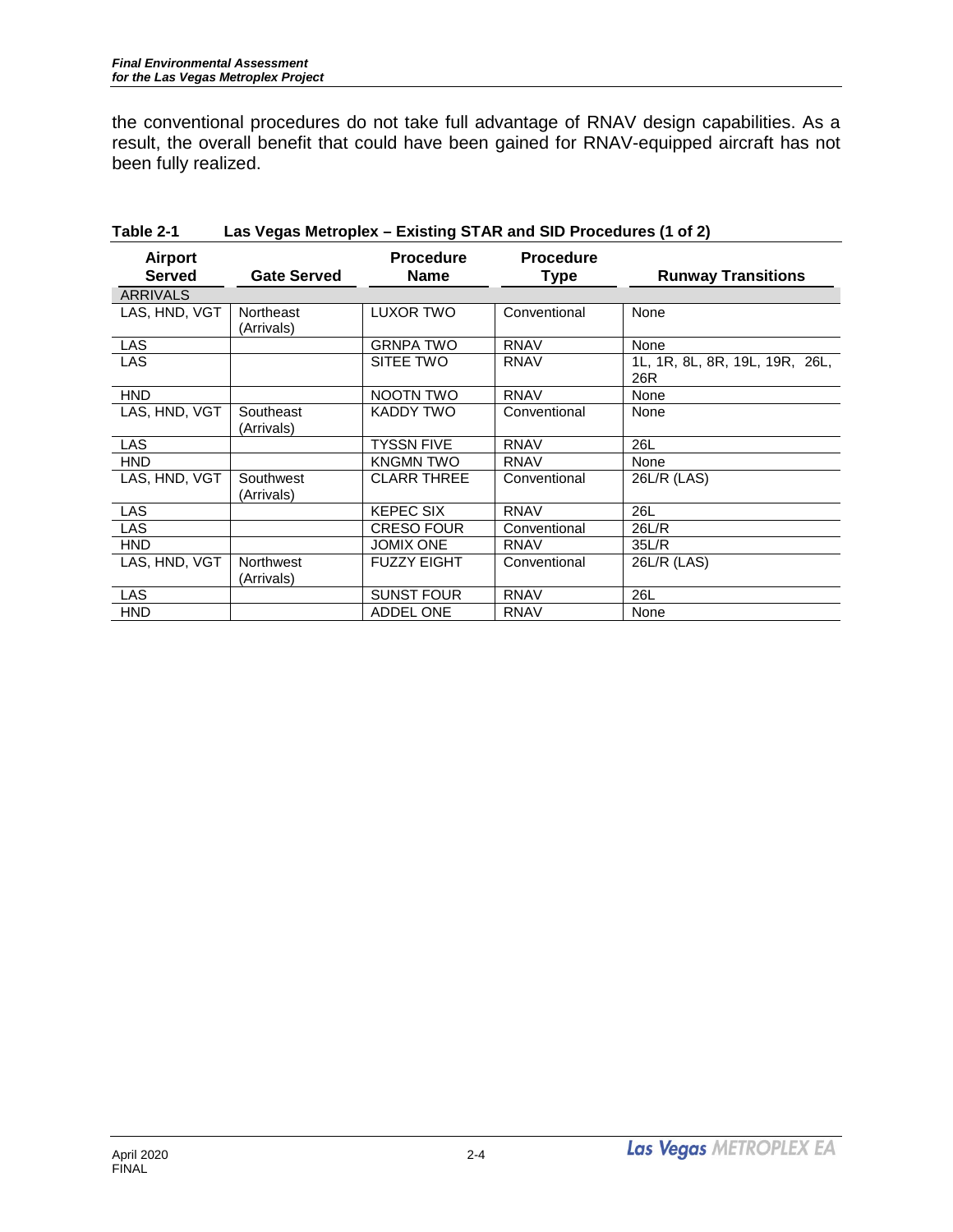| <b>Airport</b><br><b>Served</b>                                 | <b>Gate Served</b>         | <b>Procedure Name</b>                                                                                                                                                                                                  | <b>Procedure</b><br><b>Type</b> | <b>Runway Transitions</b>             |
|-----------------------------------------------------------------|----------------------------|------------------------------------------------------------------------------------------------------------------------------------------------------------------------------------------------------------------------|---------------------------------|---------------------------------------|
| <b>DEPARTURES</b>                                               |                            |                                                                                                                                                                                                                        |                                 |                                       |
| LAS                                                             | Northeast<br>(Departures)  | LAS VEGAS FIVE                                                                                                                                                                                                         | Conventional                    | None                                  |
| LAS                                                             |                            | <b>STAAV EIGHT</b>                                                                                                                                                                                                     | <b>RNAV</b>                     | 26L/26R                               |
| <b>LAS</b>                                                      |                            | <b>TRALR NINE</b>                                                                                                                                                                                                      | <b>RNAV</b>                     | 1L, 1R, 8L, 8R, 19L, 19R,<br>26L, 26R |
| <b>HND</b>                                                      |                            | <b>ACSIN FIVE</b>                                                                                                                                                                                                      | <b>RNAV</b>                     | 17R, 35L                              |
| <b>LAS</b>                                                      | Southeast<br>(Departures)  | <b>HOOVER SIX</b>                                                                                                                                                                                                      | Conventional                    | None                                  |
| LAS                                                             |                            | <b>COWBY EIGHT</b>                                                                                                                                                                                                     | <b>RNAV</b>                     | 1L, 1R, 8L, 8R, 19L, 19R,<br>26L, 26R |
| <b>LAS</b>                                                      |                            | <b>PRFUM FOUR</b>                                                                                                                                                                                                      | <b>RNAV</b>                     | 19L, 19R, 26L, 26R                    |
| $rac{\overline{LAS}}{\overline{VGT}}$                           |                            | <b>FLAMZ FIVE</b>                                                                                                                                                                                                      | <b>RNAV</b>                     | 17R, 35L                              |
|                                                                 |                            | <b>NORTHTOWN</b><br><b>FOUR</b>                                                                                                                                                                                        | Conventional                    | None                                  |
| <b>VGT</b>                                                      |                            | <b>RIGHTTURN</b><br><b>THREE</b>                                                                                                                                                                                       | Conventional                    | None                                  |
| <b>VGT</b>                                                      |                            | <b>BOULDER</b><br><b>CITY</b><br><b>ONE</b>                                                                                                                                                                            | Conventional                    | None                                  |
| LAS                                                             | South/West<br>(Departures) | <b>MCCARRAN FIVE</b>                                                                                                                                                                                                   | Conventional                    | None                                  |
| LAS                                                             |                            | <b>BOACH EIGHT</b>                                                                                                                                                                                                     | <b>RNAV</b>                     | 1L, 1R, 8L, 8R, 19L, 19R,<br>26L, 26R |
| <b>LAS</b>                                                      |                            | SHEAD ONE                                                                                                                                                                                                              | <b>RNAV</b>                     | 1L, 1R, 8L, 8R, 19L, 19R,<br>26L, 26R |
| <b>HND</b>                                                      |                            | <b>PALLY FIVE</b>                                                                                                                                                                                                      | <b>RNAV</b>                     | 17R, 35L                              |
| Notes:<br>counts.<br>February 2019.<br>ZLA - Los Angeles Center |                            | Radar vectors are not a defined route and therefore are not included in runway transition<br>The GRNPA TWO has since been removed from the National Airspace System, effective<br>LAS - McCarran International Airport |                                 | VGT-North Las Vegas Airport           |

| Table 2-1 | Las Vegas Metroplex - Existing STAR and SID Procedures (2 of 2) |  |
|-----------|-----------------------------------------------------------------|--|
|           |                                                                 |  |

*L30 – Las Vegas Terminal HND – Henderson Executive Airport* 

*Radar Approach Control* 

Source: U.S. Department of Transportation, Federal Aviation Administration, Instrument Flight Procedures Information Gateway <https://www.faa.gov/air\_traffic/flight\_info/aeronav/procedures/>, accessed June 2018.

Prepared by: ATAC Corporation, March 2020.

Since the implementation of the Four Corner-Post Plan, RNAV design criteria and guidance have been regularly updated as experience has been gained in the design and use of RNAV procedures. Consequently, the older RNAV procedures in effect in the Las Vegas Metroplex do not take full advantage of current RNAV design capabilities and have become increasingly less efficient. This inefficiency has grown increasingly unwarranted, as over the last two decades the percentage of RNAV equipped aircraft has increased substantially. As of 2015, 98 percent of IFR operations at LAS were conducted by aircraft equipped for RNAV.<sup>[18](#page-4-0)</sup> Maintaining the current conventional procedures and the RNAV procedures that mirror them decreases flight route predictability by reducing the efficiency of the airspace and increasing complexity due to increased controller and pilot workload.

*<sup>(</sup>TRACON)*

<span id="page-4-0"></span> $\overline{a}$ 18 *Las Vegas Metroplex Optimization of Airspace and Procedures Study Team Final Report*, November 2015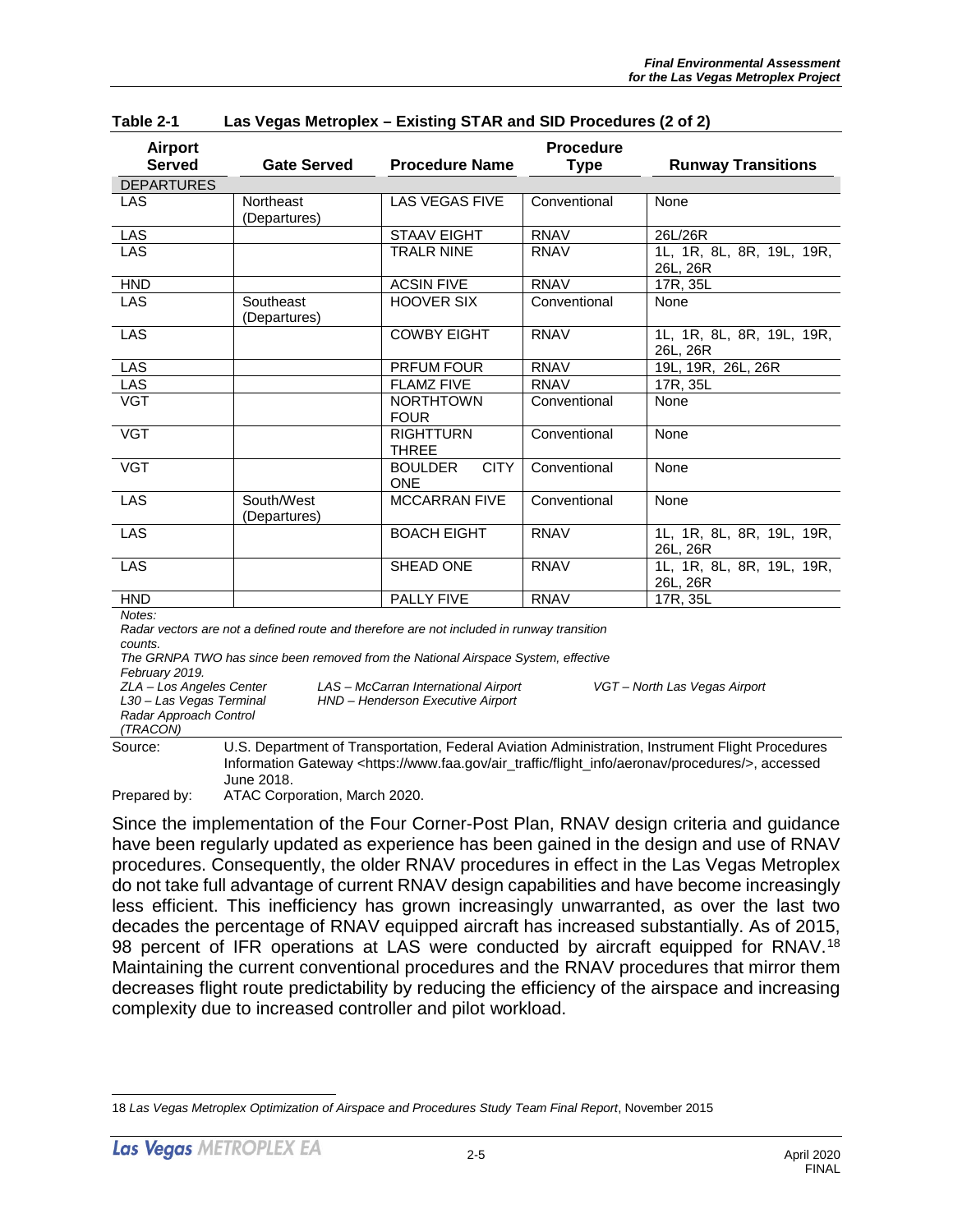#### *Lack of Runway Transitions*

As discussed in Section 1.4.1, LAS operates under four different runway operating configurations depending on factors such as weather, wind direction, and air traffic conditions. As a result, it is possible for the runway ends used for arrivals and departures to change several times throughout a day. Because of the high level of aircraft traffic, especially during peak periods, not providing procedures for each runway end contributes to a less efficient air traffic system.

As the only major airport in L30 airspace, LAS experiences a high level of aircraft traffic. As shown in **Table 2-1** above, LAS is currently served by five RNAV STARs. Of the five RNAV STARs serving LAS, only the SITEE STAR provides runway transitions to both Runways 19L/R and 26L/R. The TYSSN, KEPEC, and SUNST STARs only provide runway transitions to Runway 26L, and the GRNPA STAR has no runway transitions. The lack of runway transitions requires controllers to use vectors to direct aircraft to their final approach. The extensive vectoring required results in more frequent controller-to-pilot and controller-tocontroller communication, increasing controller and pilot workload and reducing predictability.

#### *Lack of Predictable Satellite Airport Procedures*

The existing procedures for the satellite Study Airports do not allow for predictable segregation of routes between air traffic arriving to or departing from these Study Airports and LAS. While HND is currently served by four RNAV STARs and three RNAV SIDs, the STARs serving HND are inefficient. Arrivals from the northeast and east interact with the busiest arrival flow into LAS. In addition, the entry point for HND arrivals from the northeast, southeast, south, and southwest require coordination between ZLA controllers, increasing controller workload, reducing predictability.

Currently, VGT has no established RNAV procedures. All southbound departures are vectored and must be released for departure by L30. The lack of RNAV procedures for the VGT Study Airport increases workload for both controllers and pilots and reduces predictability.

#### **2.1.2.2 Complex Converging and Dependent Route Procedure Interactions**

In some areas, the separation between arrival and departure flight routes (e.g., lateral separation between two routes or vertical separation between crossing routes) does not allow for efficient use of the airspace. This requires that controllers carefully observe aircraft activity along the nearby or crossing flight routes and be prepared to provide air traffic services to ensure standard separation is maintained.<sup>[19](#page-5-0)</sup> For example, where arrival and departure flight routes intersect, flight level-offs may be required for either arrivals or departures to ensure adequate vertical separation between aircraft. In some cases, arriving and departing aircraft on nearby flight routes may need to be vectored to ensure safe lateral separation. In other cases, controllers may need to issue point-outs (a physical or automated action taken by a controller to transfer the radar identification of an aircraft to another controller if the aircraft will or may enter the airspace or protected airspace of another controller and radio communications will not be transferred).

<span id="page-5-0"></span> $\overline{a}$ 19 Areas where the lateral or vertical separation distances are inadequate to allow efficient use of the airspace are referred to as "confliction points" by air traffic controllers.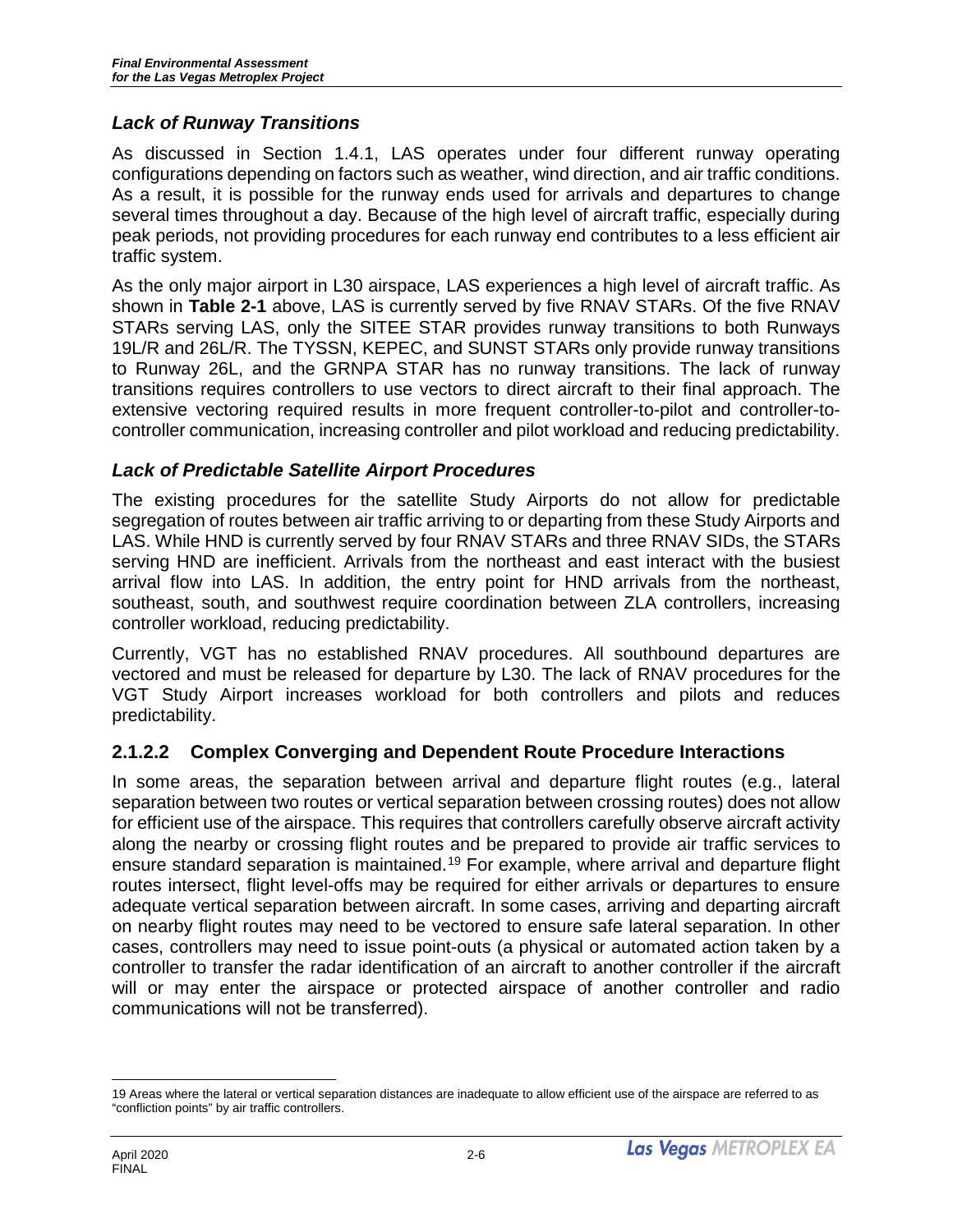Because the procedures currently in use in the Las Vegas Metroplex do not take full advantage of RNAV capabilities, multiple procedures share the same NAVAIDs. This may result in conflicts such as aircraft flying at different speeds along adjacent routes, requiring greater separation to prevent operations at similar altitudes or occupation of the same airspace. To avoid potential conflicts, controllers may need to reroute aircraft by issuing vectors or directing aircraft to level off. This increases pilot and controller workload and system complexity.

Aircraft arriving to LAS are frequently required to level off during descent to maintain vertical separation from other arriving and departing aircraft. Aircraft operating on the GRNPA, TYSSN, KEPEC, and SUNST STARs typically experience two or more periods of level-off of more than 10 nautical miles (NM). Similarly, aircraft operating on SIDs departing the Las Vegas Metroplex may also experience periods of level-off. **Exhibit 2-1** shows the vertical profiles for aircraft departing LAS on the SHEAD SID. As shown by the red lines, aircraft using the SHEAD SID are directed to level off for approximately five NM at 7,000 and 9,000 feet above mean sea level (MSL) and five to ten NM at 11,000 feet MSL. Extended level-offs often result in increased controller-to-pilot communication and may require traffic alerts to pilots of the proximity of other aircraft or point-outs to other controllers responsible for neighboring airspace sectors. This adds to the complexity of managing and operating in the airspace due to higher controller workload, increased controller-to-pilot communication, and inefficient use of aircraft performance capabilities during descent or climb.



#### **Exhibit 2-1 SHEAD SID – Vertical Profile**

Notes: *LAS – McCarran International Airport*

Source: Performance Data and Reporting System (PDARS) radar data, November 1, 2016 to October 31, 2017, ATAC Corporation. Prepared by: ATAC Corporation, September 2019.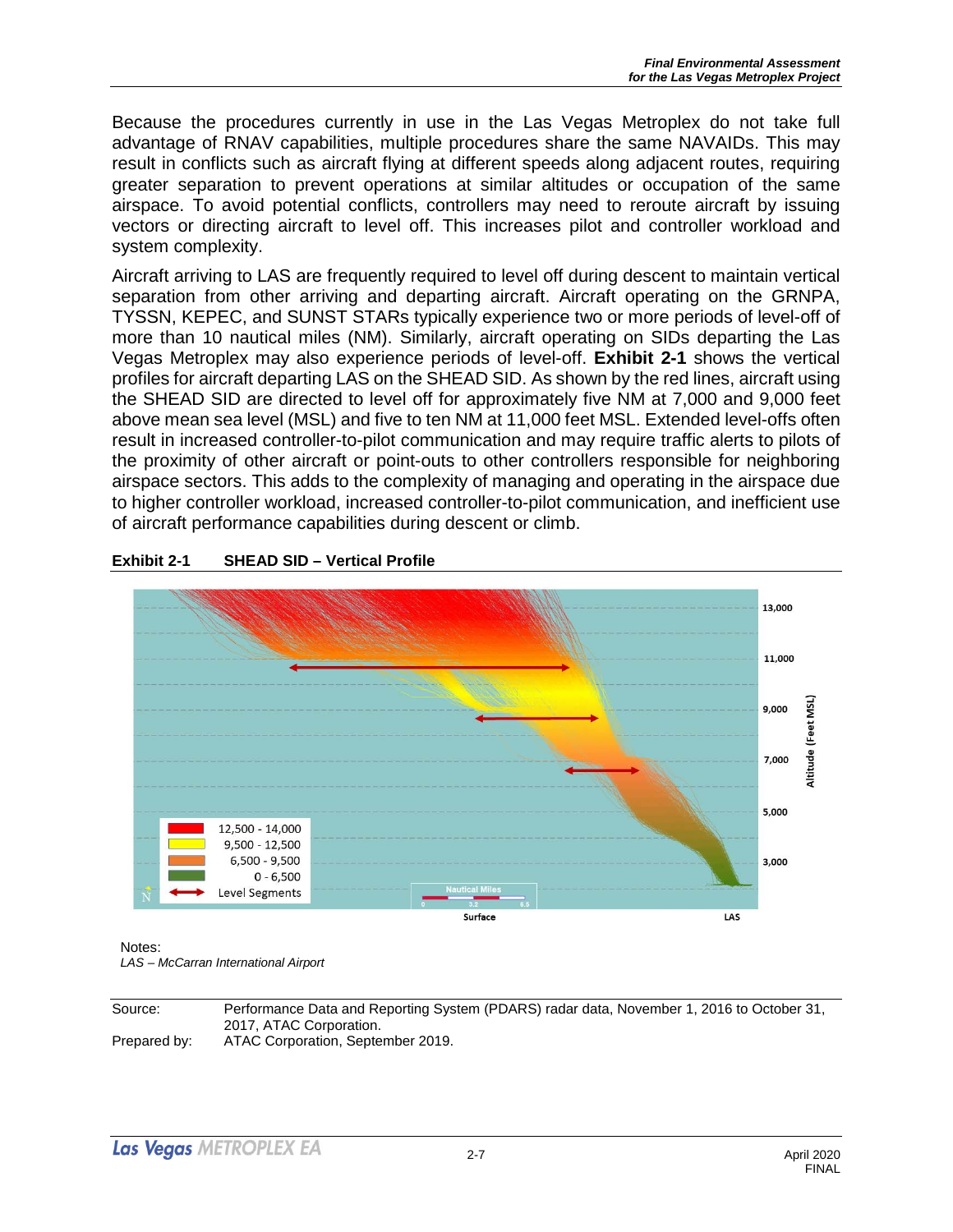#### **2.1.2.3 Lack of Flexibility in the Efficient Transfer of Traffic between the En Route and Terminal Area Airspace**

Flexibility allows controllers to plan for and adapt to traffic demands, which change frequently throughout the day. Although commercial flights are scheduled, delays in other regions of the U.S. or severe weather along a route may cause aircraft to enter or exit the en route and terminal area airspace at times other than those previously scheduled. Controllers require options to manage shifting traffic demand.

Factors such as too few entry or exit points, requiring multiple aircraft flows to be sequenced over the same point, can increase the amount of vectoring needed to merge traffic and maintain safe separation. In addition, too few departure procedures can increase airspace complexity and workload for both controllers and pilots. The following sections further discuss flexibility issues specific to Las Vegas Metroplex airspace.

### *Entry Points*

**Exhibit 2-2** depicts the seven entry and six exit points into L30 airspace from ZLA airspace. Aircraft bound for the Study Airports use procedures that require aircraft to enter the L30 airspace on single arrival streams through one of the seven entry points. Several of the terminal airspace entry points require excessive coordination between sectors which can result in gaps in the arrival flows to the Study Airports.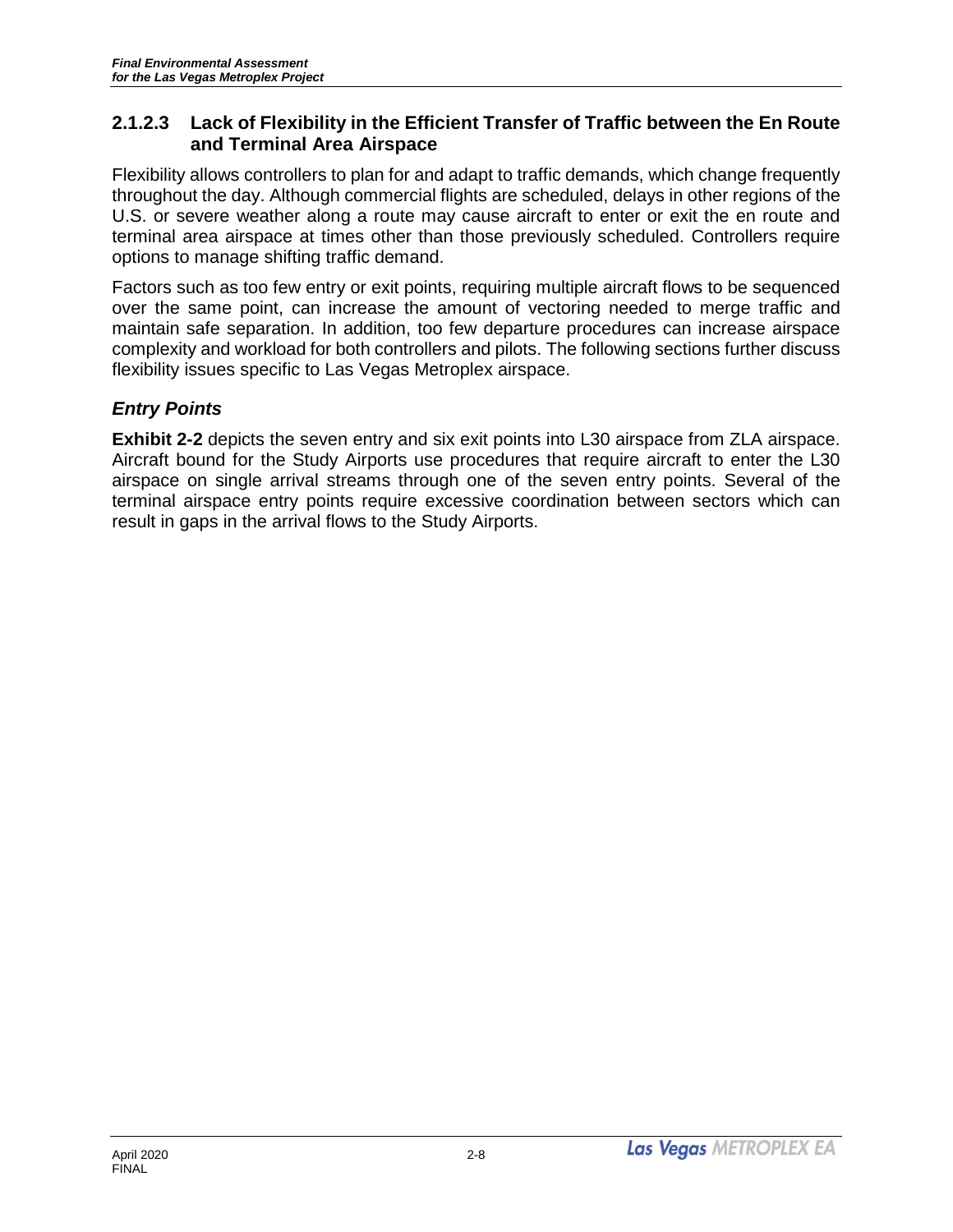

**Exhibit 2-2 L30 Entry and Exit Points** 

Source: *Las Vegas Metroplex Optimization of Airspace and Procedures Study Team Final Report*, November 2015. Prepared by: ATAC Corporation, November 2019.

**Exhibit 2-3** illustrates how aircraft arrivals are sequenced in the en route airspace and then merged to enter terminal airspace through a single-entry gate. Aircraft arriving from en route airspace must be merged into a single arrival flow before entering terminal airspace through an entry gate. This is similar to automobile traffic travelling in multiple freeway lanes merging into one lane before exiting a freeway. The process of multiple lanes of traffic merging into one lane can cause congestion. In terms of air traffic, to maintain safe separation, controllers must create sufficient gaps between aircraft along a route to safely line up aircraft from multiple streams. This may require controllers to employ airspace management techniques such as vectoring aircraft off procedures or directing pilots to reduce speed, which can increase congestion. The need to employ these management techniques commonly results in increased workload for both the controller and pilot.

Aircraft destined for the Study Airports share arrival procedures that enter the terminal airspace on a single arrival flow through an entry point. Aircraft are then split from a single arrival flow and issued instructions to the final approaches to the various runways at the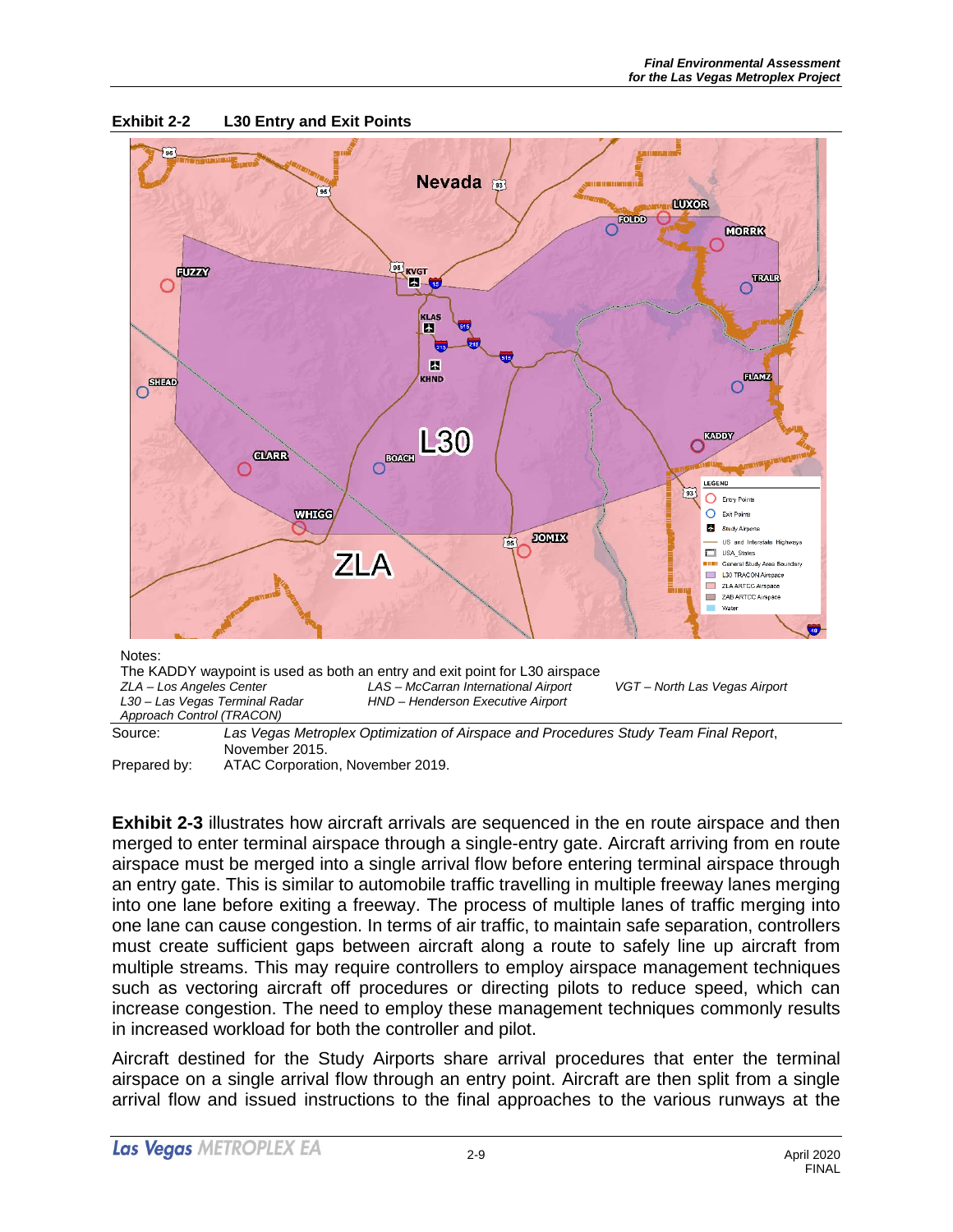different Study Airports. Similar to what is depicted in **Exhibit 2-3**, gaps in the flow to the individual Study Airports can develop after aircraft are sequenced and directed to the final approaches to the Study Airport runways.

To some extent, the gaps can be closed if controllers direct the rear aircraft to increase speed along the arrival route to the airport. However, at this critical phase of flight, when aircraft are descending and maneuvering to the final approach to a runway, the feasibility of making significant speed adjustments and reducing the gaps in the arrival flow is limited.





Source: Federal Aviation Administration, July 2012. Prepared by: ATAC Corporation, March 2020.

**Exhibit 2-4** depicts arrivals at the KADDY waypoint to the Las Vegas Metroplex on the TYSSN STAR. The TYSSN STAR offers an example of the issues that can arise when sequencing multiple traffic flows over a single point. The TYSSN STAR has four en route transitions that require multiple ZLA controllers to sequence four separate arrival flows over the KADDY waypoint which also serves as the entry point into L30 airspace. The four en route transitions are numbered on Exhibit 2-4 and include a transition that begins at the ZATES waypoint to serve traffic in the immediate vicinity. A sharp turn at KADDY creates excessive compression along the boundary between L30 and ZLA, requiring L30 controllers to vector aircraft off the procedure to maintain adequate in-trail spacing between aircraft. Sequencing arriving aircraft over the KADDY waypoint and managing adequate separation result in gaps in the arrival flow to the Study Airports. This in turn increases controller and pilot workloads and reduces the overall flexibility of the system.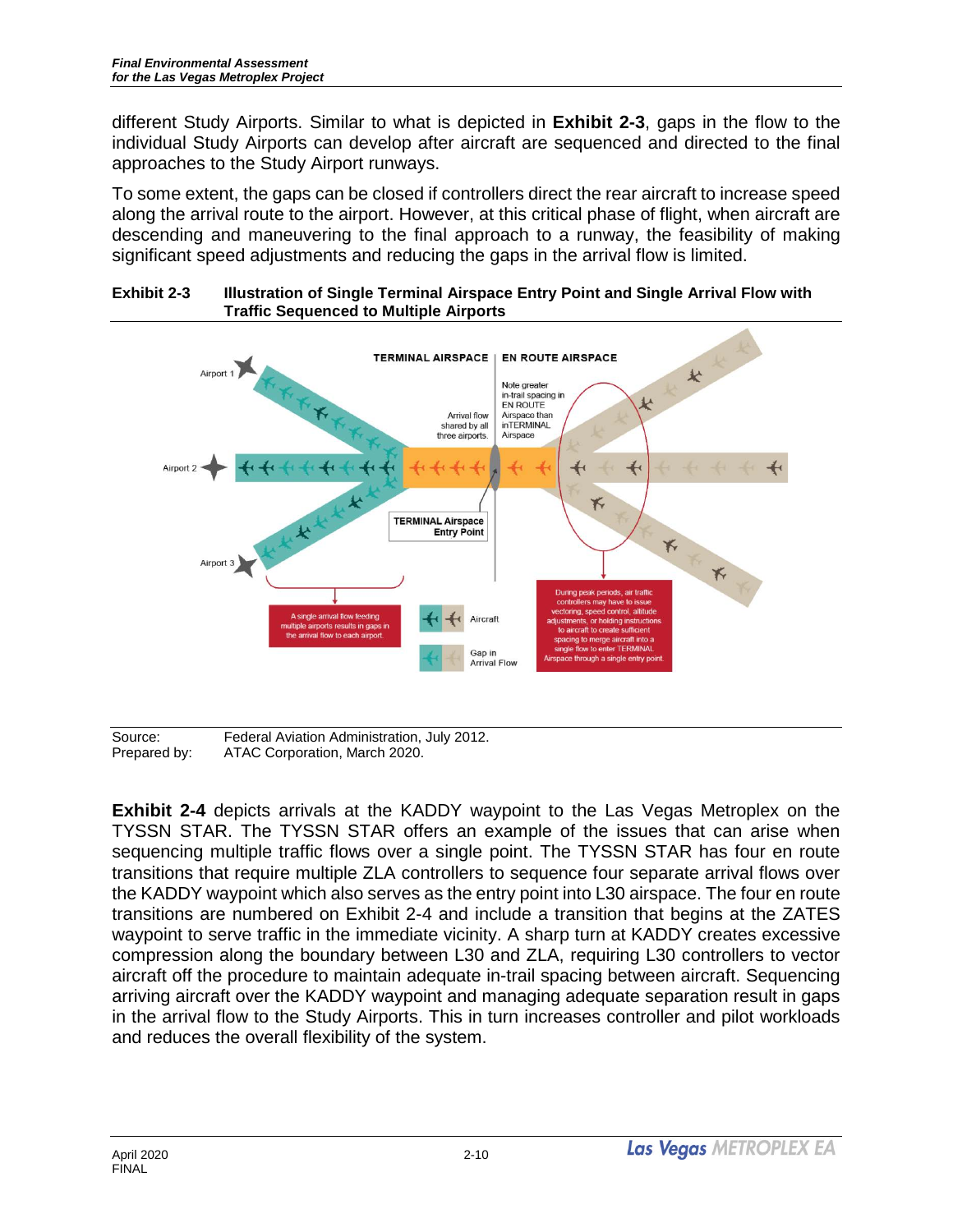

**Exhibit 2-4 Arrivals at KADDY on the TYSSN STAR**

Source: Sources: Road Network File, U.S. Census Bureau, 2017 (2017 TIGER/Line Shapefiles (machinereadable data files), County Boundary File, US Census Bureau, (2017 TIGER/Line Shapefiles (machine-readable data files); Airports file, Federal Aviation Administration, 2018 Coded Instrument Flight Procedures (CIFP). Shaded Relief, 2018. ATAC Corporation, 2018, (2018 General Study Area boundary).

Prepared by: ATAC Corporation, November 2019.

*Exit Points*

A similar situation applies to aircraft departing L30 airspace through one of the six terminal airspace exit points as depicted in **Exhibit 2-2**. Departures assigned to the same exit point must be merged into a single flow within L30 airspace before moving into en route airspace at the assigned exit point. Merging departing aircraft into departure flows can lead to delays. During peak departure periods, controllers must frequently employ management tools such as holding departing aircraft on the ground before takeoff to control air traffic volume in the surrounding airspace. This directly affects departure efficiency at the Study Airports. **Exhibit 2-5** depicts departures on the STAAV and TRALR SIDs. These procedures conflict, as both require aircraft to fly over the TRALR waypoint. This requires L30 controllers to vector departing aircraft to maintain adequate lateral separation while sequencing aircraft to the TRALR waypoint.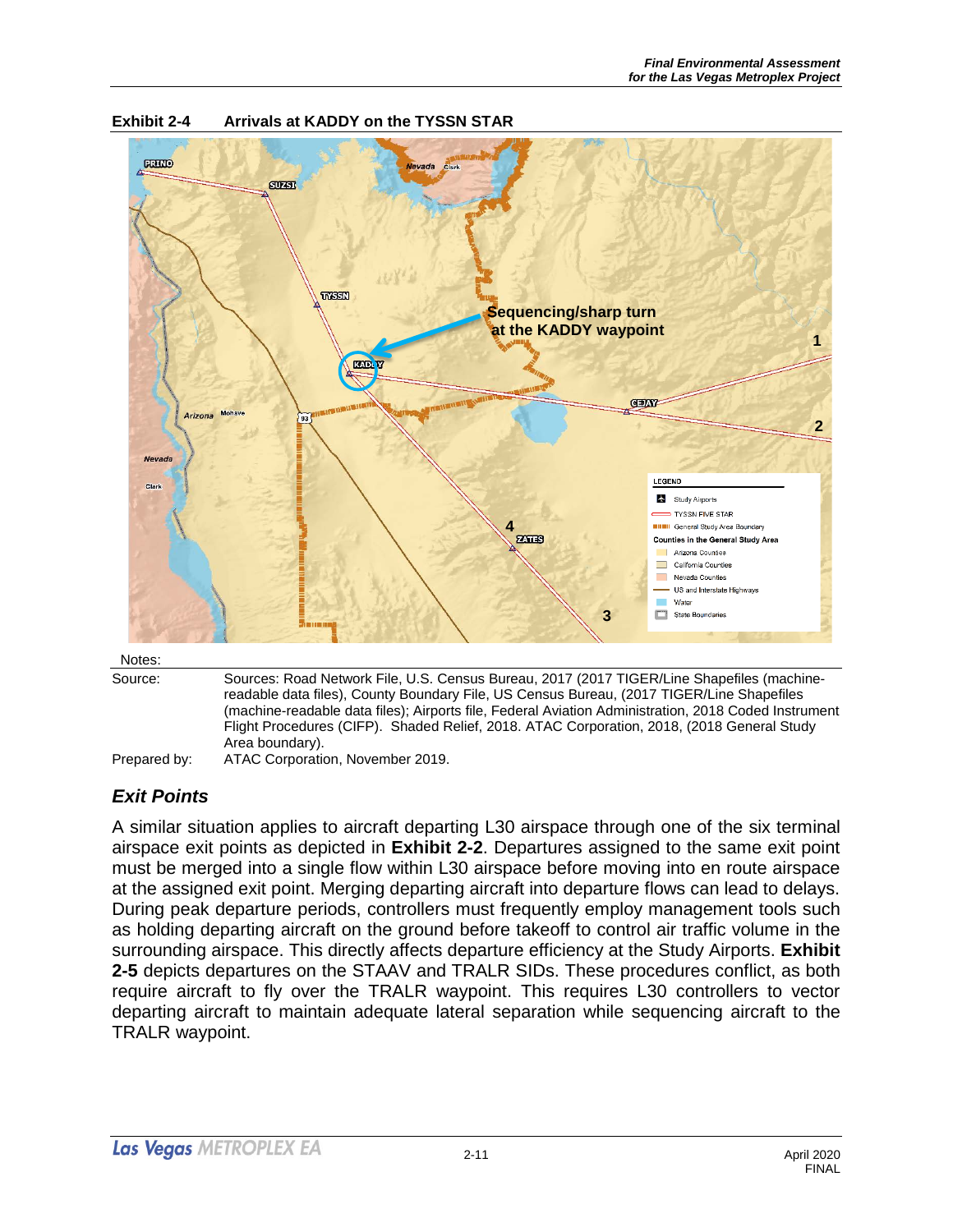



Notes:

*KLAS – McCarran International Airport KHND – Henderson Executive Airport KVGT – North Las Vegas Airport* Source: Sources: Road Network File, U.S. Census Bureau, 2017 (2017 TIGER/Line Shapefiles (machinereadable data files), County Boundary File, US Census Bureau, (2017 TIGER/Line Shapefiles (machine-readable data files); Airports file, Federal Aviation Administration, 2018 Coded Instrument Flight Procedures (CIFP). Shaded Relief, 2018. ATAC Corporation, 2018, (2018 General Study Area boundary).

Prepared by: ATAC Corporation, September 2019.

In addition, departing aircraft may conflict with arriving aircraft when sequenced over the same point. There are several consequences that result from arrivals and departures to and from the Study Airports using common arrival and departure procedures and terminal airspace entry and exit points. These consequences include:

- The need to merge arriving aircraft into a single arrival flow at each entry point can increase flight time and distances
- Gaps in the final arrival flows do not allow for the formation of a constant stream of aircraft to the Study Airports
- Merging departing aircraft into single departure streams for each exit point requires controllers to create greater separation between subsequent departures from the same airport than would otherwise be required if the routes were separated
- Holding aircraft on the runway to protect enough airspace to allow for adequate separation leads to departure delays, especially during peak travel periods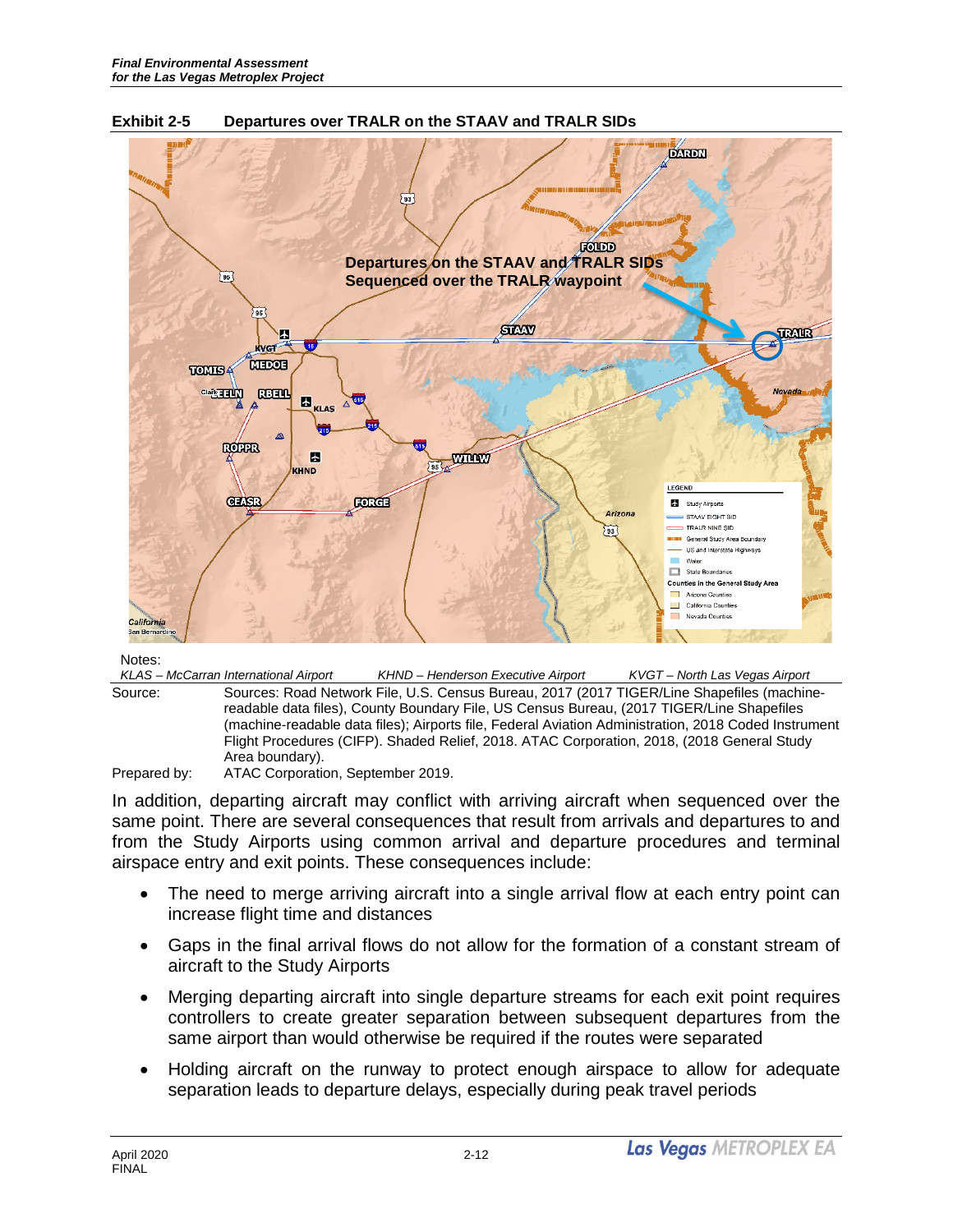- The need for additional controller-to-pilot communication to issue the variety of instructions required to merge and desegregate the flow of aircraft adds to the workload of both controllers and pilots
- Options for controllers to redirect aircraft to avoid bad weather or more efficiently handle sequencing are limited when the pilot does not have the runway in sight due to low visibility

#### *Departure Procedures Unavailable for All Operating Configurations*

Certain departure procedures, such as the STAAV and PRFUM SIDs, are only available for use during one-runway operating configuration. Other departure procedures may be available during multiple-runway operating configurations; however, inefficient altitude restraints and exit point locations increase the complexity of these procedures and increase both controller and pilot workload. Over all, a lack of procedures decreases the flexibility for controllers and pilots.

### **2.2 Purpose of the Proposed Action**

The purpose of the Proposed Action is to address the issues discussed in the previous sections in order to improve the efficiency of the procedures and airspace utilization in the Las Vegas Metroplex. To meet this goal, the Proposed Action would optimize procedures serving the Study Airports, while maintaining or enhancing safety, in accordance with FAA's mandate under federal law. This goal would be achieved by reducing dependence on groundbased NAVAID technology in favor of more efficient satellite-based navigation, such as RNAV. Specifically, the objectives of the Proposed Action are as follows:

- Improve the predictability in transitioning air traffic between en route and terminal area airspace and between terminal area airspace area and the runways
- Improve the segregation of arrivals and departures in terminal area and en route airspace
- Improve the flexibility in transitioning aircraft traffic between en route and terminal area airspace and between terminal area airspace area and the runways

The FAA expects that the frequency of controller/pilot communication would decrease, reducing both controller and pilot workload by decreasing the complexity of the procedures. Improvements from RNAV procedures would reduce the need for vectoring and level flight segments, resulting in more predictable traffic flows.

Each objective of the Proposed Action is discussed in greater detail below.

### **2.2.1 Improve the Predictability of Transitioning Air Traffic**

As discussed in Section 2.1.2.1, the lack of up-to-date RNAV procedures requires controllers to use air traffic management techniques such as vectoring to ensure safe vertical and lateral separation between aircraft during the arrival and departure phases of flight. As a result, controllers and pilots experience a more complex workload. In addition, there are an insufficient number of runway transitions to and from the runways at each of the Study Airports. Finally, there is a lack of RNAV procedures to and from the Satellite Airports, preventing pilots from filing (submitting a flight plan to ATC) their preferential arrival or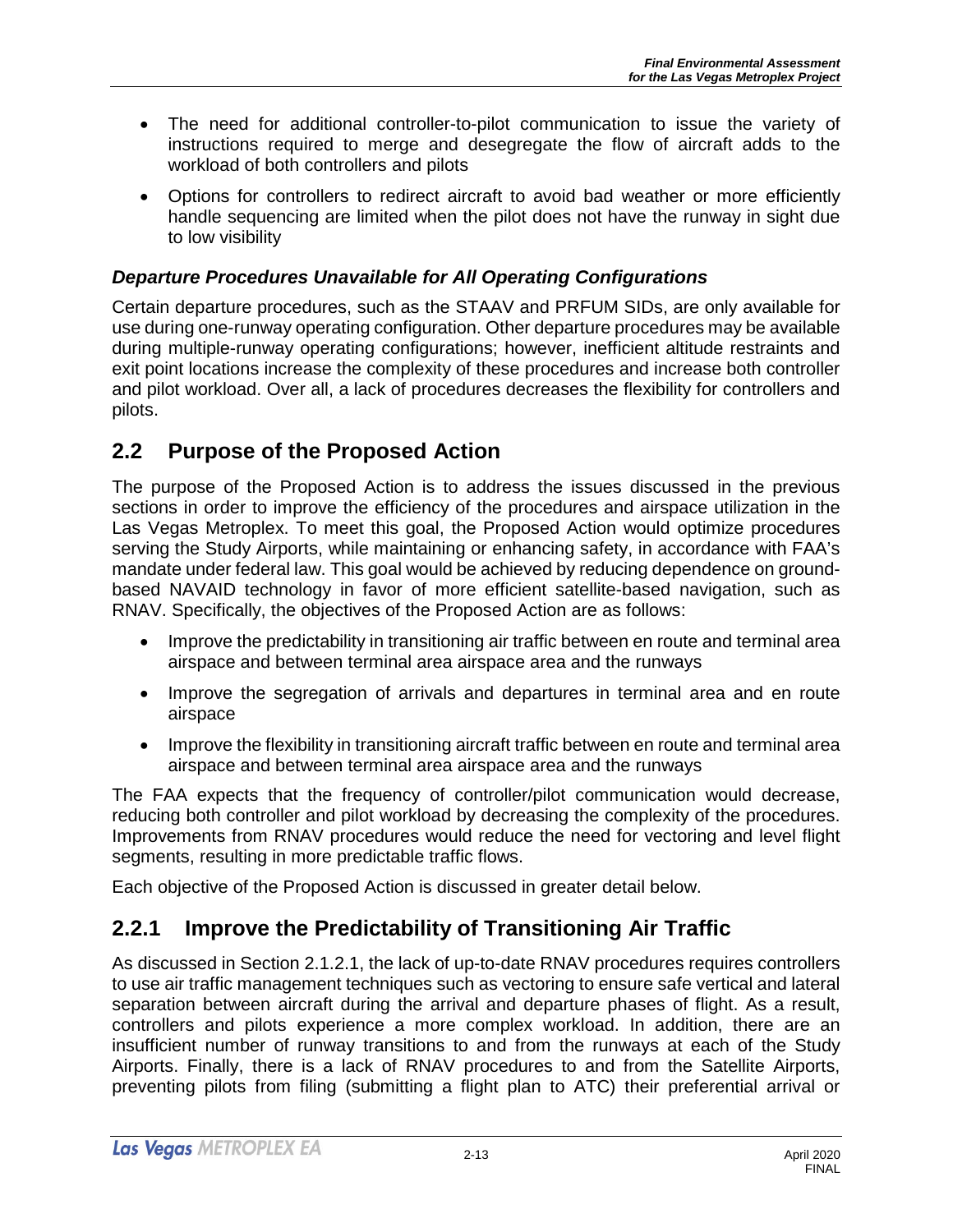departure with predictable flight expectations. These factors affect predictability within the Las Vegas Metroplex.

This objective can be measured with the following criteria:

- Ensure that the majority of STARs and SIDs to and from the Study Airports are based on RNAV technology utilizing the most current RNAV criteria (measured by count of RNAV STARs and SIDs for an individual Study Airport)
- Increase the number of runway transitions (measured by count of runway transitions for all SID and STAR procedures)

## **2.2.2 Segregate Arrivals and Departures**

As discussed in Section 2.1.2.2, aircraft are frequently required to level off to ensure adequate separation between different traffic flows. RNAV procedures can be designed with capabilities such as speed control and altitude restrictions that segregate aircraft on the route while reducing controller and pilot workload by reducing the complexity of the procedures. One objective of the Proposed Action is to implement procedures that would better segregate arrivals and departures within the airspace. This objective can be measured by number of RNAV STARs and/or SIDs that can be used independently to/from Study Airports.

## **2.2.3 Improve Flexibility in Transitioning Aircraft Traffic**

As discussed in Section 2.1.2.3, the limited number of available transitions and associated procedures constrain efficiency in the terminal and en route transitional airspace. This requires merging multiple traffic flows before aircraft arrive at and depart from terminal airspace. One objective of the Proposed Action is to minimize the need for merging traffic flows by increasing the number of transitions and procedures that are dedicated to specific Study Airports. This objective can be measured with the following criteria:

- Where possible, increase the number of available transitions compared with the No Action Alternative (measured by number of exit/entry points)
- Where possible, increase the number of RNAV STARs and SIDs compared with the No Action Alternative (measured by total count of RNAV STARs and RNAV SIDs for each of the Study Airports)

## **2.3 Criteria Application**

The FAA will evaluate the Proposed Action to determine how well it meets the purpose and need based on the measurable criteria and objectives described above. The evaluation of alternatives will include the No Action Alternative, under which the existing  $(2017)^{20}$  $(2017)^{20}$  $(2017)^{20}$  air traffic procedures serving the Study Airports would remain unchanged except for planned procedure modifications, independent of the Las Vegas Metroplex Project, which were or are expected to be approved for implementation. The criteria are intended to help compare the Proposed Action with the No Action Alternative.

<span id="page-13-0"></span> $\overline{a}$ 20 Radar data obtained from the FAA's Performance Data Analysis and Reporting System (PDARS) identified 447,403 IFR-filed flights to and from the Study Airports between November 1, 2016 and October 31, 2017. This data was collected immediately prior to commencing modeling activities for this Environmental Assessment.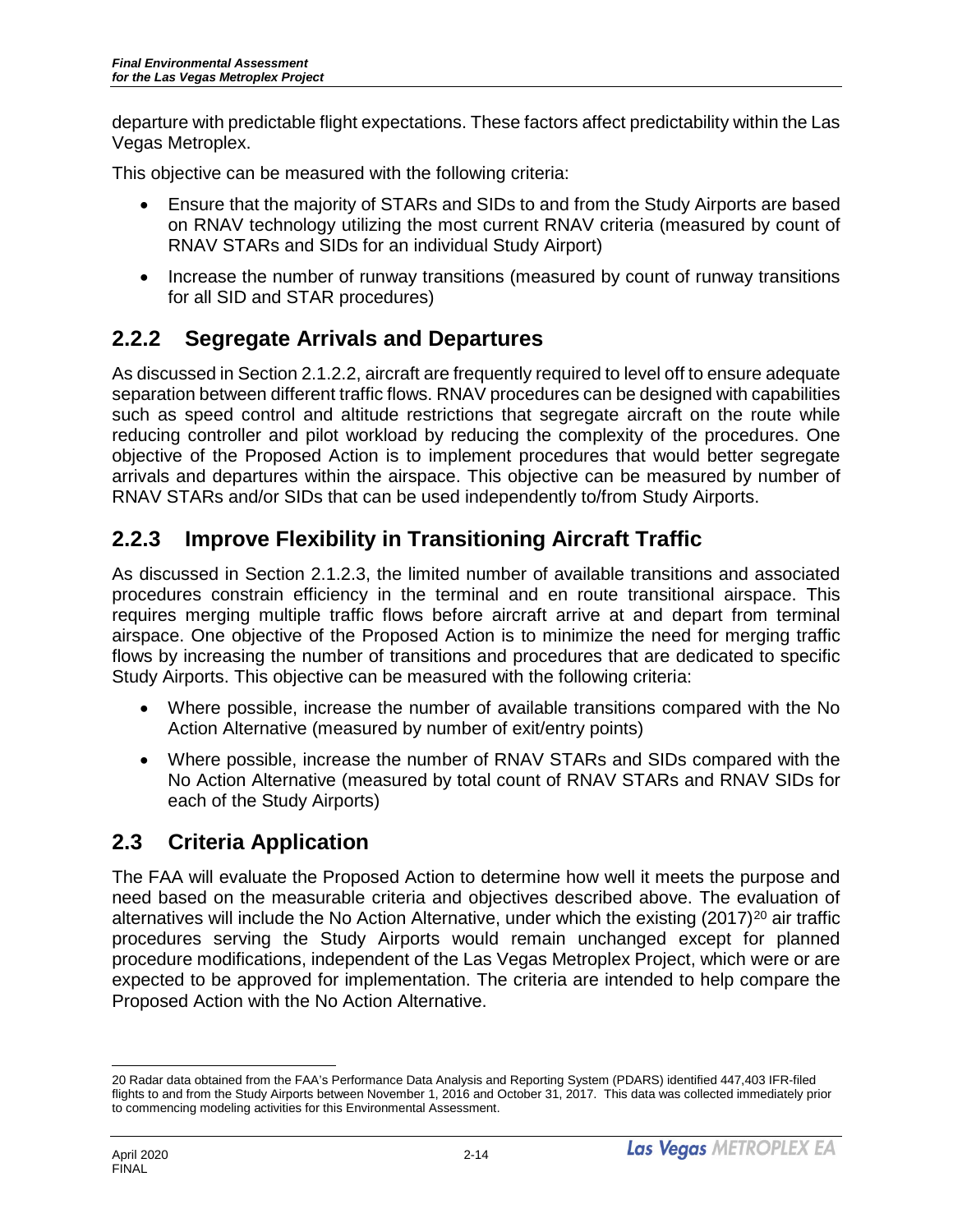### **2.4 Description of the Proposed Action**

The Proposed Action would implement optimized RNAV SID and STAR procedures in the Las Vegas Metroplex. This would improve the predictability and segregation of air traffic routes, as well as increase flexibility and efficiency in providing air traffic services. The Proposed Action is described in detail in Chapter 3, *Alternatives*.

Implementation of the Proposed Action would not increase the number of aircraft operations at the Study Airports. Furthermore, the Proposed Action does not involve physical construction of any facilities such as additional runways or taxiways, and does not require permitting or other approvals or actions at either the state or local level. Therefore, the implementation of the proposed changes to procedures in the Las Vegas Metroplex would not require any physical alterations.

### **2.5 Required Federal Actions to Implement Proposed Action**

Implementing the Proposed Action requires the FAA to publish new or revised STARs, SIDs, and transitions and undertake controller training.

### **2.6 Agency Coordination**

On September 18, 2018, the FAA distributed an early notification letter to 246 federal, state, regional, and local officials as well as to 43 tribes. The FAA sent the early notification letter to:

- 1. Advise agencies and tribes of the initiation of the EA study
- 2. Request background information about the General Study Area established for the EA
- 3. Provide an opportunity to advise the FAA of any issues, concerns, policies, or regulations that may affect the environmental analysis that the FAA will undertake in the EA

On September 30, 2018, a notice of intent to prepare an EA was published in the Las Vegas Review Journal newspaper. The FAA received three comments acknowledging the receipt of the notice of intent. **Appendix A**, Agency Coordination, Community Involvement and List of Receiving Parties, includes a copy of the notice of intent letter (and attachments), an affidavit of newspaper publication, and a list of the receiving agencies.

On October 25, 2018 the FAA initiated Section 106 consultation with the Arizona, California, and Nevada SHPO offices and Tribal Historic Preservations Officers from the Colorado River Indian Tribes, Hualapai Tribe, Pyramid Lake Paiute Tribe, Reno-Sparks Indian Colony, Timbisha Shoshone Tribe, Twenty-Nine Palms Band of Mission Indians, and Washoe Tribe that may have interests within the General Study Area in accordance with Section 106 of the National Historic Preservation Act of 1966 (16 U.S.C. § 470 et seq.) and the implementing regulations at 36 C.F.R. Part 800.